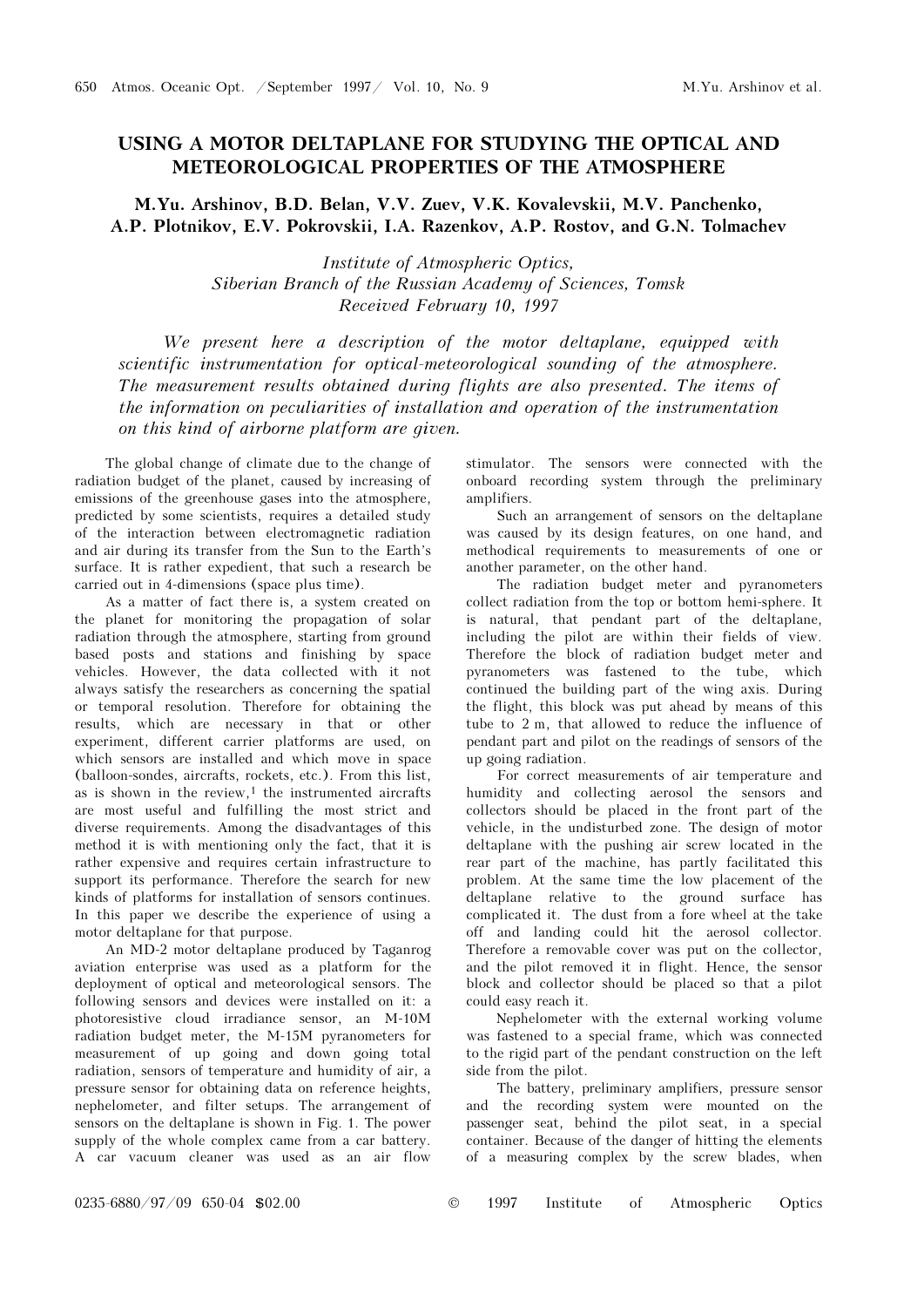arranging the aforementioned devices, special safety measures were undertaken to provide damage protection, such as: unfastening of all wires and parts of the complex.

In spite of our experience in equipping the aircraft-laboratories,2,3 we were faced two problems,

that required some additional efforts for their solution. They are strong vibration of the pendant part of the deltaplane, which resulted even in a destruction of sensors in trial flights, and electromagnetic incompatibility of the scientific instrumentation and radio tools of the deltaplane.



FIG. 1. Arrangement of scientific instrumentation on the deltaplane: 1) cloud irradiance sensor, 2) radiation budget meter, 3) pyranometers, 4) the block of sensors of air temperature and humidity, 5) filter setup, 6) nephelometer, 7) pressure sensor, 8) onboard recording complex, 9) air flow stimulator, and 10) battery.

The first problem was solved a classical way, i.e. by fastening of the devices using materials suppressing vibration and by strengthening of the structure.4 We have not succeeded in solving the second problem even by double or threefold shielding of blocks and connectors. Therefore the radio exchange in flight was reduced to a minimum, and no data were recorded in these periods.

The data obtained in air were recorded with a specially developed recording complex. The detailed description of the complex is given in Refs. 5 and 6.

Let us give a brief characteristic of the nephelometer, because it was developed especially for the installation on a deltaplane.

The appearance of the device is shown in Fig. 2. It is intended for measurement of scattered radiation (including intended in clouds) at a rate of 1 Hz. The nephelometer operates under control from the onboard recording complex and measures the scattered radiation at the angle of 45°, since the scattering coefficient for this angle best of all correlates with the total scattering coefficient.<sup>7</sup>



FIG. 2. External view of the nephelometer.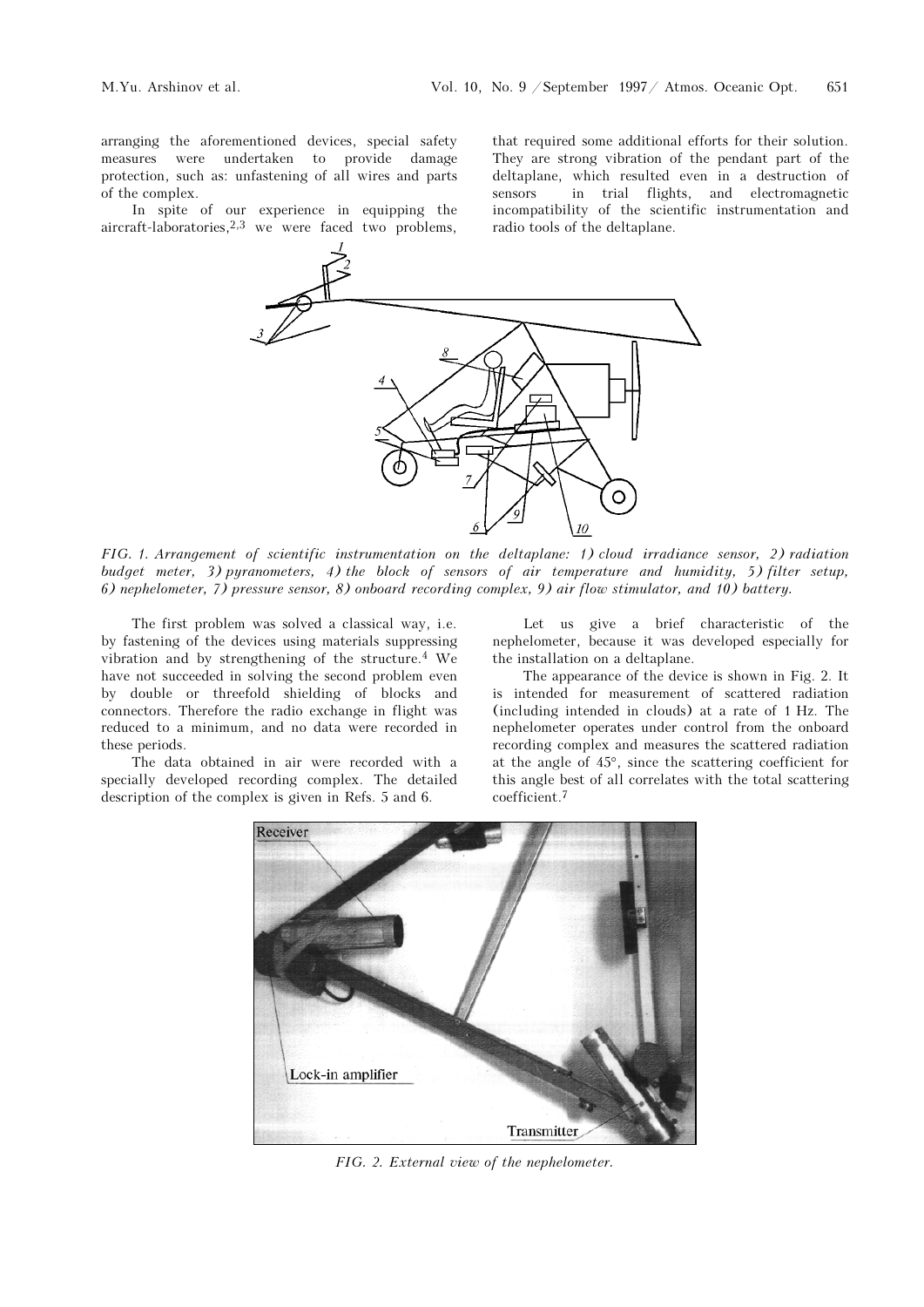The device was mounted on a light rigid frame made from duraluminium. The middle part of the device is open, that allowed the nephelometer to operate in any position.

The lens transmitter and receiver of the nephelometer were supplied with elongated blends, which simultaneously are the protective cases. Black screens were placed opposite each receiver for suppressing the level of parasitic background illumination. Compact electronic blocks of the transmitter and receiver were mounted directly on the device frame (see Fig. 2).

The software of the nephelometer provides two modes of operations. The first one is the basic, when the functional units of the device, such as the transmitter, evaluation and synchronous detection of signals from the photoreceiver, and the output of the data are managed by the recording complex. The second mode of operation of the nephelometer is to test the operation ability of all units of the device.

The nephelometer is described in Ref. 8 in a more detail.

| Specifications of the motor deltaplane |                                            |
|----------------------------------------|--------------------------------------------|
| Height of flight                       | up to 3000 m                               |
| Flight time                            | up to 3 hours                              |
| Velocity relative to air               | 50-60 km per hour                          |
| Vertical velocity                      | $1-2$ m/sec                                |
| Useful loading                         | $80 \text{ kg}$                            |
| Parameters measured                    |                                            |
| Temperature of air                     | $-50$ + 50 ± 0.1°C                         |
| Humidity of air                        | $10100 \pm 10\%$                           |
| Pressure of air                        | $800300 \pm 1$ mm Hg                       |
| Down going and up going total          |                                            |
| solar radiation                        |                                            |
| $(\lambda = 0.4 \dots 2.3 \mu m)$      | 0  1368 W/m <sup>2</sup> $\pm$ 10 %        |
| Radiation budget                       |                                            |
| $(\lambda = 0.4 \dots 14 \mu m)$       | $0  \pm 800$ W / m <sup>2</sup> $\pm$ 10 % |
| Scattering coefficient                 | $0 104$ rel. units.                        |
| Cloud irradiance                       | $0 \ldots 100$ rel. units                  |
| Volume of pumped air                   | 0  up to $150 \text{ m}^3$                 |



FIG. 3. Vertical profiles of temperature (a), humidity (b), scattering coefficient (c), radiation budget (d), down FIG. 3. Vertical profiles of the<br>going radiation (e), and up<br>deltaplane; points – descent.

The tests of the motor deltaplane equipped with the aforementioned instrumentation were carried out since August 26 till October 10 1996 in the vicinity of Tomsk under the following program:

– switching on the recording complex and record during 5 sec;

– start of the deltaplane engine, switching on the data recording, driving and take off;

– ascend up to 100 m, 11 minutes of horizontal flight at this altitude along a square route;

– performing similar horizontal flights at the altitudes of 200, 400, and 800 m, and at 1600 m, if cloudiness was high;

– rise up to a bottom of clouds and switching on of the vacuum cleaner for 30 minutes to collect aerosol on a filter;